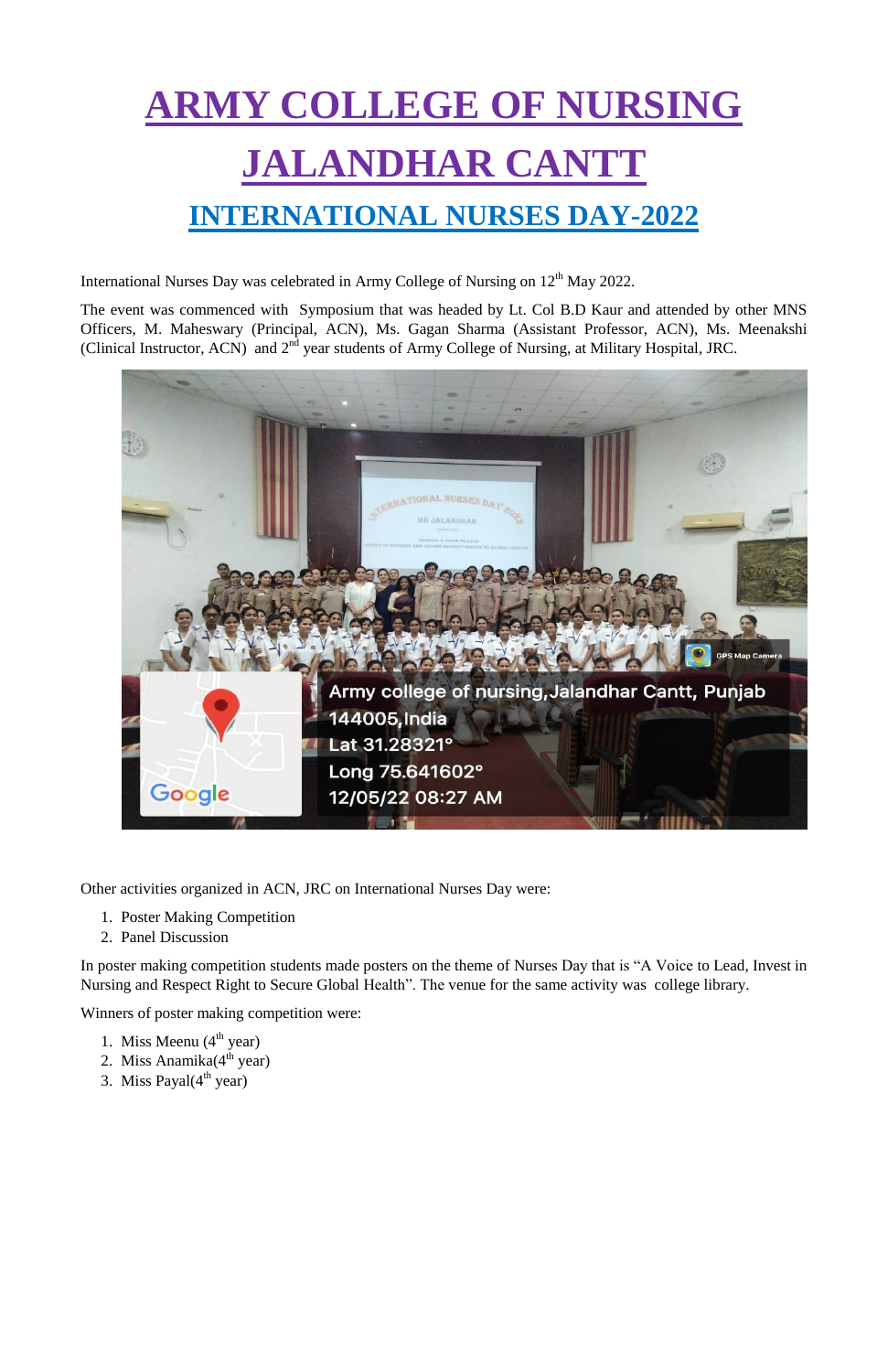

After poster making competition panel discussion was held in Ashoka hall, which was moderated by Miss Pooja  $(4<sup>th</sup> year).$ 

A poem was recited by Miss Khusbu  $(4<sup>th</sup>$  year) on nursing student and their life.

Words of appreciation for students were by Prof.(Mrs.) M. Maheswary (Principal, ACN) and to motivate the students she also shared her student life nursing experience with all students.

At last vote of thanks was given by Miss Khusbu  $(4^{TH})$ year).